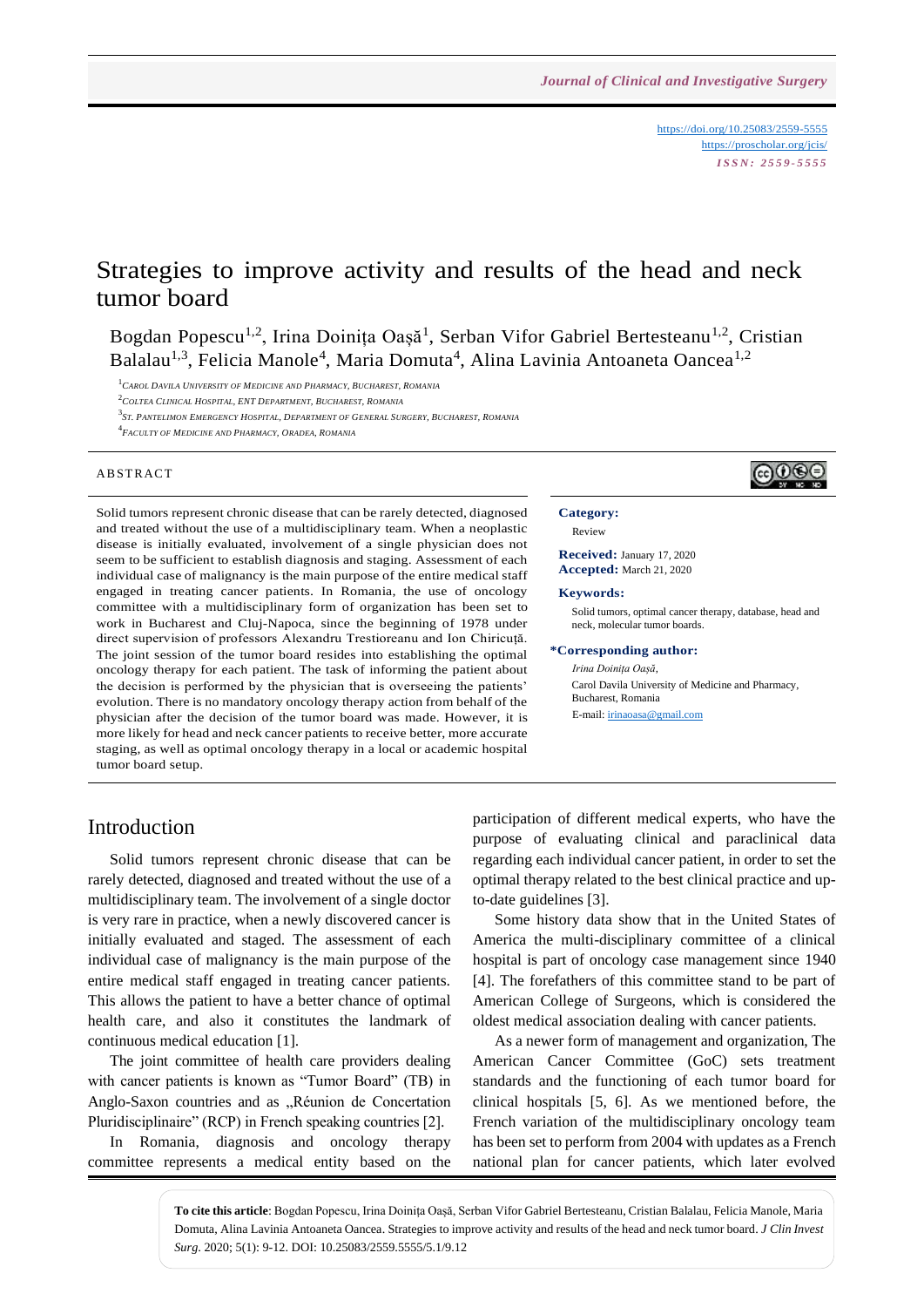progressively into local medical committee for cancer patient's data analysis. French oncology specialists introduced the use of a common form of transcribing cancer patients' data coded into digital data (Dossier Communiquant en Cancerologie) since 2006 [3].

In Romania, the use of oncology committee with a multidisciplinary form of organization has been set to work in Bucharest and Cluj-Napoca since the beginning of 1978, under direct supervision of professors Alexandru Trestioreanu and Ion Chiricuță [2].

# **Discussions**

Romanian head and neck tumor boards are mandatory to evaluate each solid tumor cancer patients' data, according to the decision of Healthcare Ministry and the National House of Health Care Insurance. Processed data should be included in ONC-1 chart which should be available in the Romanian Oncology Registry [3]. However, regarding head and neck cancer pathology there is still no such registry so that digital folder and data for each patient are not available throughout the health care system and health care providers. The functioning of the tumor board is mandatory for each oncology hospitals with particularities regarding specialty. This led to the development of oncology functioning guidelines which are adopted by clinical hospitals based on the recommendations of Healthcare Ministry and the National House of Health Care Insurance.

The debate is individualized for each head and neck cancer patient during open sessions of the tumor board. Each of the members of the committee is capable of individually contributing to the diagnosis and treatment options [4-6]. The joint session of the tumor board resides into establishing the optimal oncology therapy for each patient. The task of delivering the decision to the patient is done by the physician that is overseeing the patients' evolution. There is no mandatory oncology therapy action from behalf of the physician after the decision of the tumor board was made. The health care provider that administers the oncology case for each individual patient has the liberty to discuss every therapy solution with the patient. However, the physician is obligated to address the patient starting with the decision of the tumor board.

The rights of the patient, including cancer patients, stipulate that informed consent and self-determination are two key aspects in making oncology therapy decision [7- 10]. Physicians that oversea each individual head and neck cancer patient are obligated to present to the patient all oncology therapy methods including benefits, risks, side effects and survival rates. Only after presenting all this data to the patient, a decision from behalf of the patient is going to be made. There is the possibility that the patient will refute all the medical evidence and decide not to treat the cancer. Regarding all aspects of head and neck cancer therapy, the patients' decision is absolute and needs to be respected by the physician. The cancer patient needs to address in writing the informed consent for whatever option is wanted.

## *Improvement management of head and neck cancer patients*

A few aspects need to be detailed regarding data for each head and neck cancer patient. In some cases, the biopsy specimen taken from the patient is not conclusive for the disease. These situations need to be addressed by serial biopsies and even immunohistopathology from multiple lesions. This, of course, takes time and in some cases, it makes the difference between choosing one form of oncology therapy or another. Head and neck tumors that might be operated at one point in time can become unresectable due to the course of tumor evolution, thus making biopsy sampling one of the fundamental aspects of diagnosis.

There is a constant need for improvement and updating guidelines regarding diagnosis of head and neck cancer in terms of economy value, quality of life for the patient, oncology therapy options and critical medical data analysis. Regarding this standpoint, there is a discussion regarding imaging studies which need to be aimed towards the affected lesion and have a comprehensive overview on the normal anatomy, tumor size and location and the relation of the tumor with surrounding tissues. In some cases, there is a lack of contrast substance use which in terms of analyzing vascular involvement is a downside. More to this, there is the case of incomplete description of either the tumor extension or its' relation to surrounding organs and tissue. This misinterpretation of the imaging studies can lead to impaired staging of the disease and thus wrong indication for oncology therapy. For this aspect we considered that a stable and medical based communication between surgeon, oncologist and imaging specialist is a must and precision imaging studies need to be made by specially trained imaging specialists. This is the reason that over the best decade radiologists have been invited to participate to the tumor board reunion. Second opinion of imaging studies might make the difference regarding correct or incorrect oncology therapy indication.

## *Molecular tumor board*

There are cases of patience that are untreatable with all the oncology therapy available in terms of good clinical practice and guidelines. For this situation, recommendations are to enroll patients in clinical studies which evaluate the necessity and effectiveness of new age oncology treatment methods. There are some new concepts the are being evaluated regarding "precision medicine", which uses large amount of data gathered from data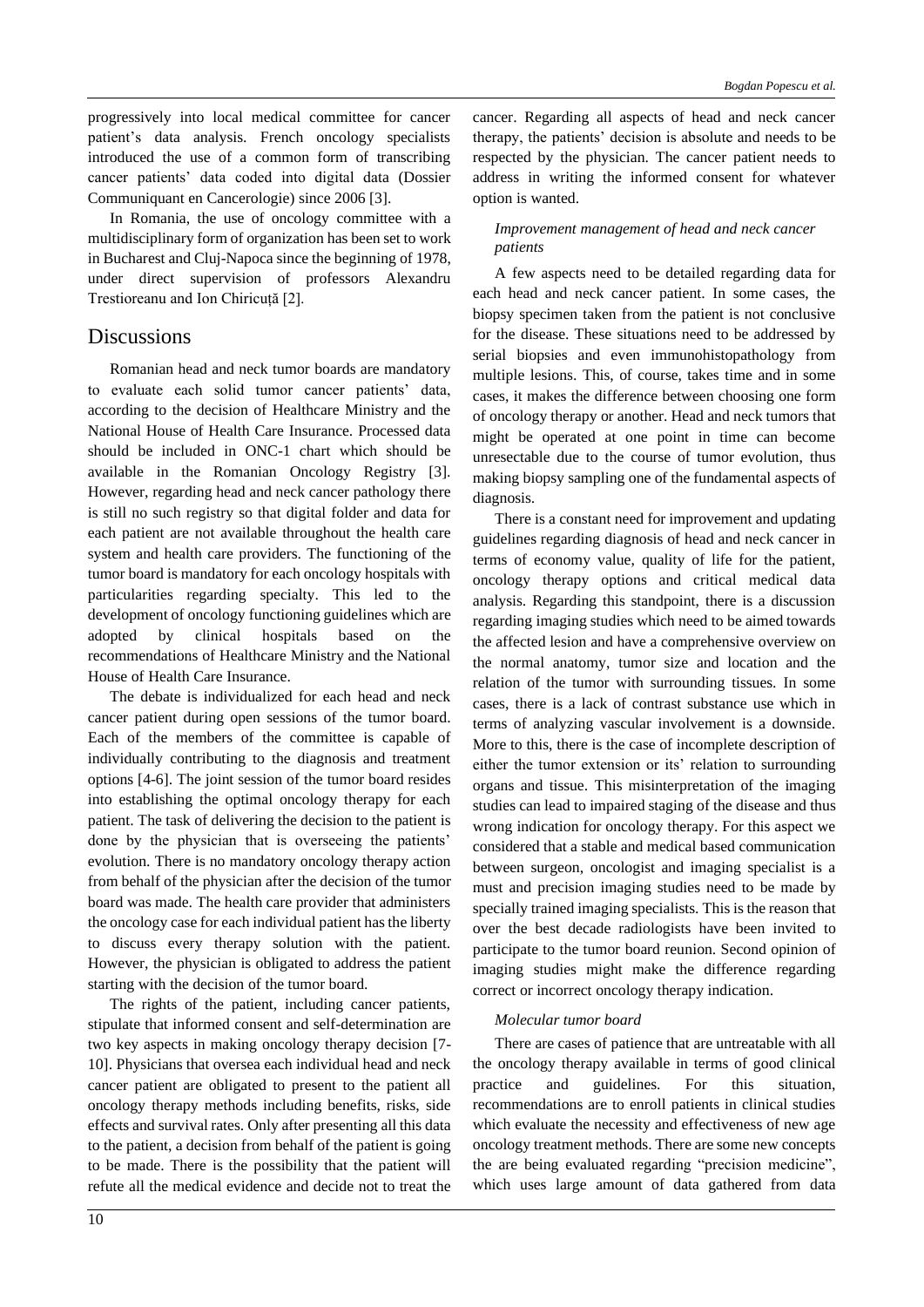binging and data mining [11]. This process is dependent on the creation of a database of genomic interpretation, the use of biobanks and platforms for bioinformation. Several studies indicated that the need for delivering more accurate and precise oncology therapy led to the decision of creating molecular tumor boards. Some new tools are being used to increase available options for oncology therapy like liquid biopsy, next generation sequencing or genome sequencing [12]. Relapsing cancer or refractory cancer cases are subject to clinical trials for outcome improvement. Precision medicine targets point mutations and the possibilities of therapy paradigm shift. Of course, there are ethical challenges that need to be addressed so that cancer patients trust is obtained, as well as participation from physicians, researchers and academic elite centers [13].

### *Tumor board communication and audit*

Higher levels of communication between members of the tumor board need to be reached so that quality of oncology therapy decision-making in the quality of life of the patients are improved. There might be a solution regarding accurate head and neck imaging studies that the local hospital imaging studies provider have access to high end technology and diagnosis can be more accurate when having a partnership with academic hospitals. There is a constant need for subspecialty expertise regarding head and neck organs [14, 15]. Regularly scheduled meetings in telemedicine setup or in multidisciplinary tumor board conferences to which academic health care providers discuss cases with oncology physicians in local community hospitals can reduce time do decision-making regarding head and neck oncology cases [16]. Distant site or local tumor board conferences need to have a core group of medical professionals of different specialties like head and neck surgery, oncology, radiotherapy, radiology and pathology [16]. There is a possibility of inviting health care providers from other specialties like anesthesiology, psychology, metabolic and nutrition assessment and internal medicine. The rights for Romanian patients include the possibility of third-party opinion from a specialist designated by the patient, so that collaborating healthcare professionals can also join tumor board conferences. Selecting cases for tumor board joint meetings is the attribution of each health care provider that may come across a head and neck cancer patient. Cases discussed may be newly diagnosed, recurrent disease or complex management cases [17]. There is some evidence that discussing a head and neck cancer patients' case in the tumor board might improve oncology therapy decision and some clinical evolution and outcomes [18].

Each meeting of the tumor board should have a finishing log in which decisions regarding oncology therapy for newly diagnosed cases, changes in advanced oncology therapy management of follow up and additional data need to be recorded. Keeping this kind of log reduces the possibility of errors in oncology therapy and essentially improving communication and overall function of the tumor board. It is more likely for head and neck cancer patients to receive better and more accurate staging, as well as optimal oncology therapy [19].

A possibly more important instrument to detect errors in tumor board functioning is to audit decision-making for patients that have a poorer outcome than general cancer patients' population [20]. Clinical outcomes from audit are a useful tool to assess decision-making from the tumor board along with assessment of performance in terms of communication, decision implementation, time lapsed from decision to therapy, cost effectiveness and patience quality of life and satisfaction level [21].

# Conclusions

Tumor board efficacy has been proven throughout specialty literature. Key points such as subspecialty radiology, log scripts and national head and neck cancer registry need to be updated and included in good clinical practice. Patient satisfaction comes from coherent communication of medical data from their physician, with direct implications on quality of life and selfdetermination. Data analysis for individual cases, molecular tumor board, data binging, biobanks and genomic engineering are still on a developing trend and might be the solution for recurrent cancer or refractory cancer. Nevertheless, academic hospitals need to have a decisive role in implementing tumor board telemedicine conferences with local hospitals.

# References

- 1. Gross GE. The role of the tumor board in a community hospital. *CA Cancer J Clin*. 1987;37(2):88‐92. doi:10.3322/canjclin.37.2.88
- 2. Buisine MP, Bonadona V, Baert-Desurmont S, et al. La polypose associée à MUTYH : synthèse et actualisation des recommandations françaises établies en 2012 sous l'égide de l'Institut national du cancer (INCa) [MUTYH-associated polyposis: Review and update of the French recommendations established in 2012 under the auspices of the National Cancer Institute (INCa)]. *Bull Cancer*. 2020;S0007-4551(20)30132-6. doi:10.1016/j.bulcan.2020.02.004
- 3. Solé G. Mode d'emploi des Réunions de Concertation Pluridisciplinaire (RCP) - Objectifs et principe de fonctionnement [Multidisciplinary Concertation Meetings (RCP): objectives and operating procedures]. *Med Sci (Paris)*. 2018;34 Hors série n°2:23‐25. doi:10.1051/medsci/201834s207
- 4. Scholnik AP, Arnold DJ, Gordon DC, Wiggins JD, Voorhees EG. A new mechanism for physician